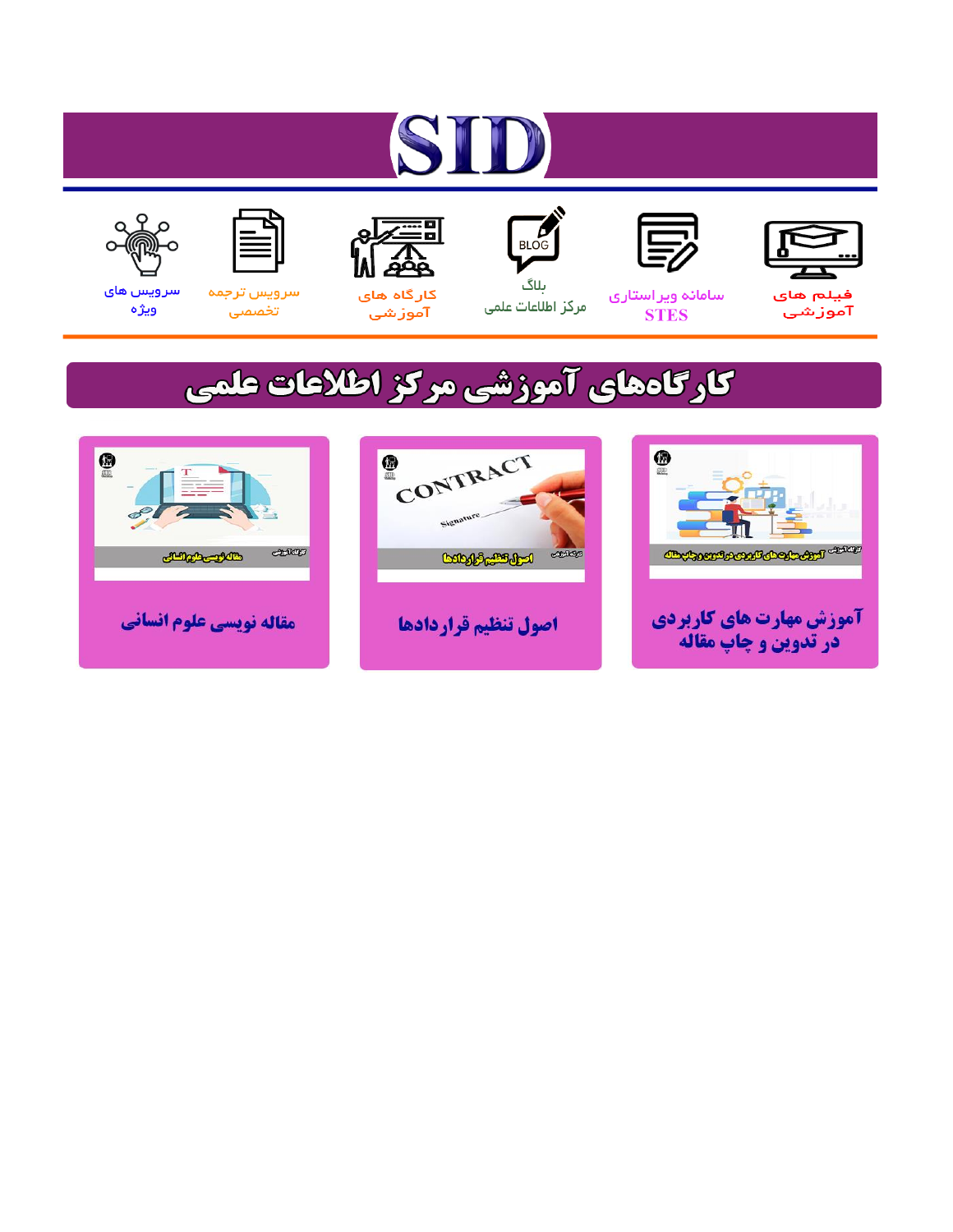**بررسي اثركشت مخلوط ذرت (***.***L** *Zea mays L) و سو***يا [.Glycine max ) ( E) بر مديريت علفهاي هرز** 

ايراندخت منصوري ۱ عضو هيئت علمي دانشگاه علوم كشاورزي و منابع طبيعي ساري <sup>1</sup>

### چكيده

به منظور بررسي كشت مخلوط ذرت و سويا در تاريخهاي مختلف كشت، آزمايشي در مزرعه تحقيقاتي دانشگاه مازندران طي سال زراعي ۱۳۸۸–۱۳۸۷ به اجرا درآمد. آزمایش در قالب اسپلیت پلات با دو فاكتور بر پایه طرح بلوكهای كامل تصادفی و در چهار تكرار انجام شد. فاكتور اول تاريخ كاشت (A) در سه سطح a<sub>1</sub>] (اول ارديبهشت)، a<sub>2</sub> (١۵ ارديبهشت)، a<sub>٣</sub> (٣٠ ارديبهشت)] و فاكتور دوم نسبتهاى کاشت(B) در پنج سطح A) b<sub>1</sub> (دیف ذرت)، b<sub>2</sub> (۲ردیف سویا + ۲ ردیف سویا)، b<sub>3</sub> (۳ ردیف سویا + ۲ ردیف ذرت + ۳ ردیف سویا)، b4 (۳ ردیف ذرت + ۲ ردیف سویا + ۳ دیف ذرت) و 65 (۸ ردیف سویا)] بود. نتایج نشان دهنده موفقیت کشت مخلوط در کنترل علفهای هرز است و كم<mark>ترين ميزان وزن</mark> خشك و تعداد علفهای هرز در تيمار (۳ رديف سويا + ۲ رديف ذرت + ۳ رديف سويا ) بود بيشترين ميزان عملكرد دانه و نسبت برابري زمين (١/٣٩) در كشت مخلوط و در تيمار (٣ رديف سويا +٢ رديف ذرت +٣ رديف سويا ) و تاريخ كاشت 15 ارديبهشت بود كه نشان دهنده موفقيت كشت مخلوط در استفاده از منابع رشد و كنترل علفهاي هرز است . **واژه هاي كليدي:**كشت مخلوط، سُويا، دُرت، كن**ترل عل**فهاي هرز.

## **Evaluation of intercropping of soybean and corn on weeds management**

### **Abstract**

سطح ( Archives intercopying of soybean and corner of edge of the phase of the signal corner ( Archives of the original corner ( Archives of the original corner ( Archives of the original corner ( Archives of the original In order to evaluating the effect of corn/soybean intercropping on grain yield and weed control, an experiment was conducted in a split plot arrangement in randomized complete block design with four replications at the field station of Agricultural Sciences and Natural Resources, University of Sari, during 2008-2009 cropping season. In this experiment maize (SC704) and soybean (032) were intercropped. In this study, the main plots were different dates of planting (April 20, May 4 and May 19). Sub plots were pure stand of two crops as well as three intercropping ratios (2 soybean + 2 corn rows, 3 corn + 2 soybean  $+$  3 corn rows, 3 soybean + 2 corn + 3 soybean rows). Results showed that intercropping of maize and soybean controlled weeds and intercropping ratio of  $2\text{corn} + 3$  soybean + 2corn row planting had the lowest weeds density and biomass. Intercropping of 2 corn + 3 soybean + 2corn row planting on May 19 was the superior treatment, because of the highest Land Equivalent Ratio (1.37) and the highest grain yield. This was referred to better use of growth inputs and control of weeds biomass and density as compared to monoculture. Generally, intercropping of  $2 \text{ corn} + 3 \text{ soybean} + 2 \text{corn row planning on May 19 was of high grain yield, better use of$ growth resource and reducing of weeds density.

**Keywords**: Intercropping, Soybean, Corn, Weeds control.

#### مقدمه

كشت مخلوط و كشت هاي چند محصولي پاسخي به بسياري از مسائل و مشكلات كشاورزي است كه عمده ترين آنها افزايش كارايي استفاده از منابع موجود وافزايش عملكرد در واحد سطح زمين و نيز افزايش تنوع و ايجاد ثبات زيستي مي باشد (٢ ). كشت مخلوط ذرت و سویا به دلیل اختلاف در تیپ رشدی، نیاز های غذایی، سیستم فتوسنتزی (Qو C<sub>4</sub>)، آرایش برگها و ارتفاع دو گیاه و نیز تشابه در شرایط اقليمي، از منابع محيطي استفاده موثرتري نموده و در نتيجه عملكرد بيشتري نسبت به كشت منفرد توليد مي كند (۶، ۷). افزايش عملكرد و كاهش علف هرز در كشت مخلوط ذرت و سويا گزارش شده است (۵). هدف از انجام اين آزمايش بررسي اثر كشت مخلوط و تاريخ كاشت بر عملكرد ذرت و سويا و مديريت علفهاي هرزاست .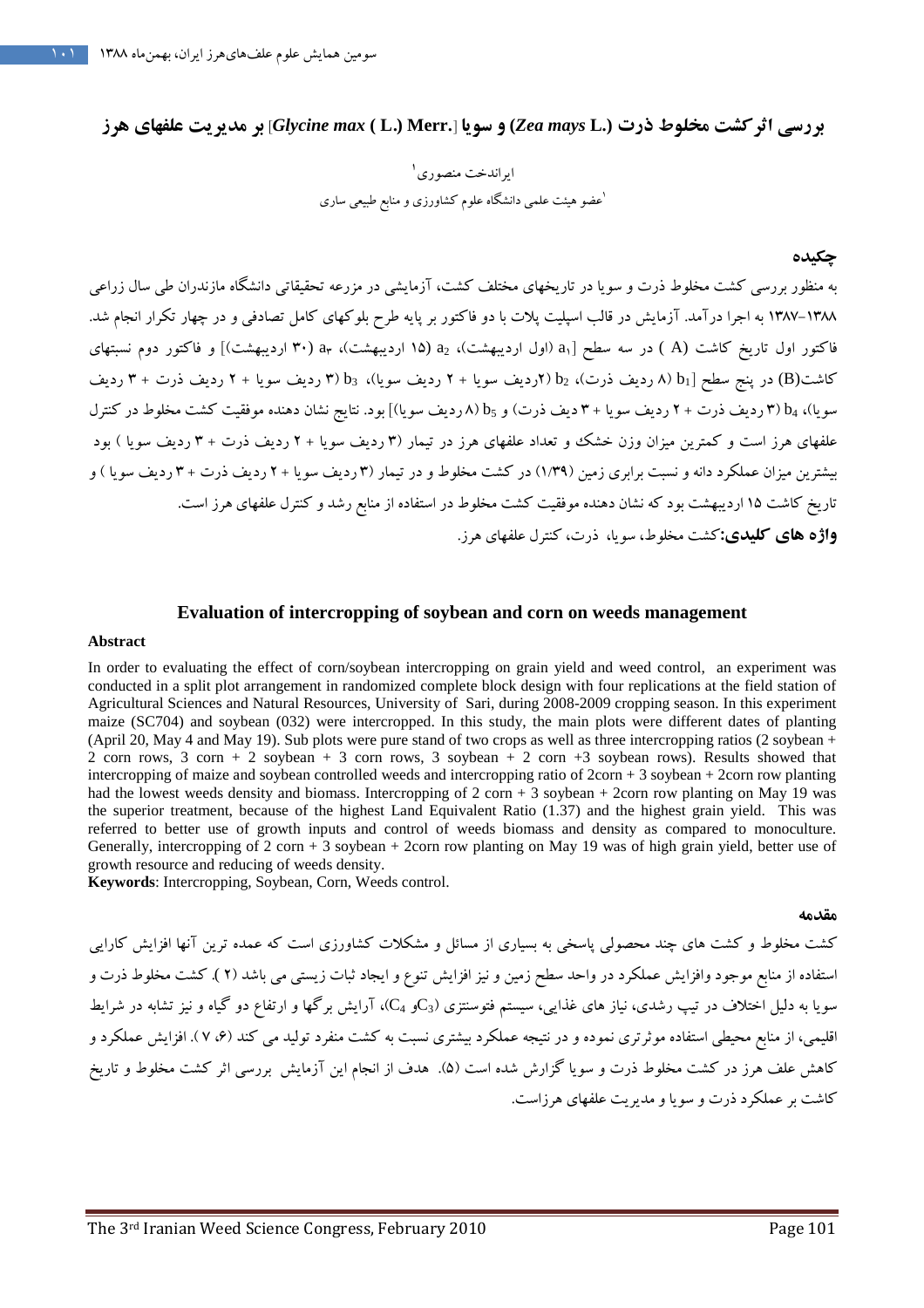## مواد و روش ها

اين طرح در مزرعه تحقيقاتي دانشگاه علوم كشاورزی و منابع طبيعي ساری طی سالهای ۱۳۸۸–۱۳۸۷ اجرا شد. زمين دارای بافت رسی سیلتی (۲۹٪ رس،۵۲٪ سیلت و ۱۹/ شن) و میزان ماده آلی ۱/۷۳ درصد و PH = ۷/۴ بود. آزمایش در قالب اسپلیت پلات با دو فاكتور بر پايه طرح بلوكهاى كامل تصادفى و در چهار تكرار انجام شد. فاكتور اول تاريخ كاشت A در سه سطح <sub>a1 (</sub>(اول ارديبهشت )، a<sub>2</sub> (۱۵ ارديبهشت)، a3 (۳۰ ارديبهشت)] وفاكتور دوم نسبتهاى كاشت در پنج سطح : ۸ رديف ذرت، ۲رديف سويا +۲ رديف ترت، ۳ رديف سويا+ ۲ رديف ذرت+ ۳ رديف سويا، ۳ رديف ذرت+۲ رديف سويا + ۳ رديف ذرت و ۸ رديف سويا. آزمايش داراي ۱۵ تيمار و هر كرت داراي 8 خط كاشت با فاصله 50 سانتي متر بود. فاصله بين بوته ها روي رديف در ذرت 40 و در سويا 8 سانتي متر بود. ذرت بكار رفته رقم دومنظوره (علوفه اى، دانه اى) سينگل كراس ۷۰۴ و سويا رقم (۰۳۲) بود . محاسبه عملكرد دانه نيز در مساحت ۲ متر مربع در داخل هر كرت بر حسب كيلوگرم در هكتار در سويا و تن در هكتار در ذرت انجام شد. ارزيابي سودمندي كشت مخلوط ذرت و سويا از طريق محاسبه نسبت برابري زمين (Land Equivalent Ratio) انجام شد كه با استفاده از فرمول ( ۹ ) محاسبه شد: الف: نسبت برابري زم<mark>ي</mark>ن

## *Yba Yab*

*Ybb* + *Yaa* LER= $La + Lb$ 

و گياه bدر كشت مخلوط . yba = به ترتيب شامل محصول گياه a Yab و . و b و گياه bدر كشت خالص، La و Lb = LERدو گياه a ybb = محصول گياه a Yaaو تجزيه داده ها با استفاده از نرم افزار C-MSTAT به صورت تجزيه مركب داده ها انجام شد براي مقايسه ميانگين ها از آزمون چند دامنه اي دانكن درسطوح احتما ل 1و 5 درصد استفاده شد .

## نتايج و بحث

سب سیو ترم در معتدار در سوره و من در متحار در درت امیم سد: ارزیبی سورشدی نسب معمود<br>برای در سین Cland Equivalent Ratio) انجام شد که با استفاده از فرمول ( ۹ ) محاسبه شد:<br>تب شامل محصور گیاه ها و گیاه الهدی که استفاده از فرمو اثر تاريخ كاشت و نسبتهاى كاشت برعملكرد دانه ذرت معنى دار شد (جدول ۱). بيشترين عملكرد دانه ذرت در تاريخ ۱۵ ارديبهشت و تيمار 5x ارديف سويا+ ٢ رديف ذرت+ ٣ رديف سويا) و كمترين عملكرد دانه ذرت در تاريخ اول ارديبهشت و تيمار كشت خالص بود. از آنجائيكه در كشت مخلوط ذرت و سويا، ذرت يك گياه غالب است (اكوندا، (١٠٠٢) ودر تراكم بيشتر قدرت رقابتى بيشترى را به واسطه سايه اندازي موثر بر سويا دارد، با كاهش رديفهاي كاشت ذرت و افزايش رديفهاي كاشت سويا عملكرد ذرت افزايش يافت (منديمبا، ۱۹۹۵ و بانيك، ۲۰۰۶). اثر تاريخ كاشت و نسبتهاى كاشت بر عملكرد سويا معنى دار بود (جدول ۱) بيشترين عملكرد در تاريخ ۱۵ ارديبهشت و در كشت خالص و كمترين عملكرد در تاريخ اول ارديبهشت بود . بيشترين مقدارنسبت برابري زمين به ميزان 39/1 در تيمار ) در تاريخ كاشت 15 ارديبهشت بود. تاريخ هاي كاشت اثر معني دار بركنترل علف هاي هرز نداشتند اما اثر متقابل تاريخ كاشت و b 3 ) نسبتهای مختلف کاشت بر وزن خشک و تراکم علف های هرزمعنی دار بود (جدول ۱). کشت خالص ذرب دارای بیشترین میزان علف هرز بود در حالي كه آرايش هاي مختلف كشت مخلوط موفق به كاهش وزن خشك و تعداد علفهاي هرز شدند. آلفورد و همكاران ( 2003) در بررسي اثر كشت مخلوط ذرت ولوبيا بركنترل علف هاي هرز، علت كاهش تراكم علف هرز را تركيب مكملي گياهان زراعي در مخلوط كه باعث افزايش توان رقابتي گياهان با علف هرز مي شود ذكر كرده اند. بر اساس نتايج بدست آمده مي توان تاريخ كاشت 15 ارديبهشت و نسبت كاشت (۳ رديف سويا+ ۲ رديف ذرت+ ۳ رديف سويا) را به دليل عملكرد بيشترو كنترل بهتر علفهاى هرز پيشنهاد<br>نمود.

## سپاسگزاري

بدينوسيله از مسئولين محترم دانشگاه علوم كشاورزي و منابع طبيعي ساري بخاطر تامين اعتبار اين طرح تشكر مي گردد .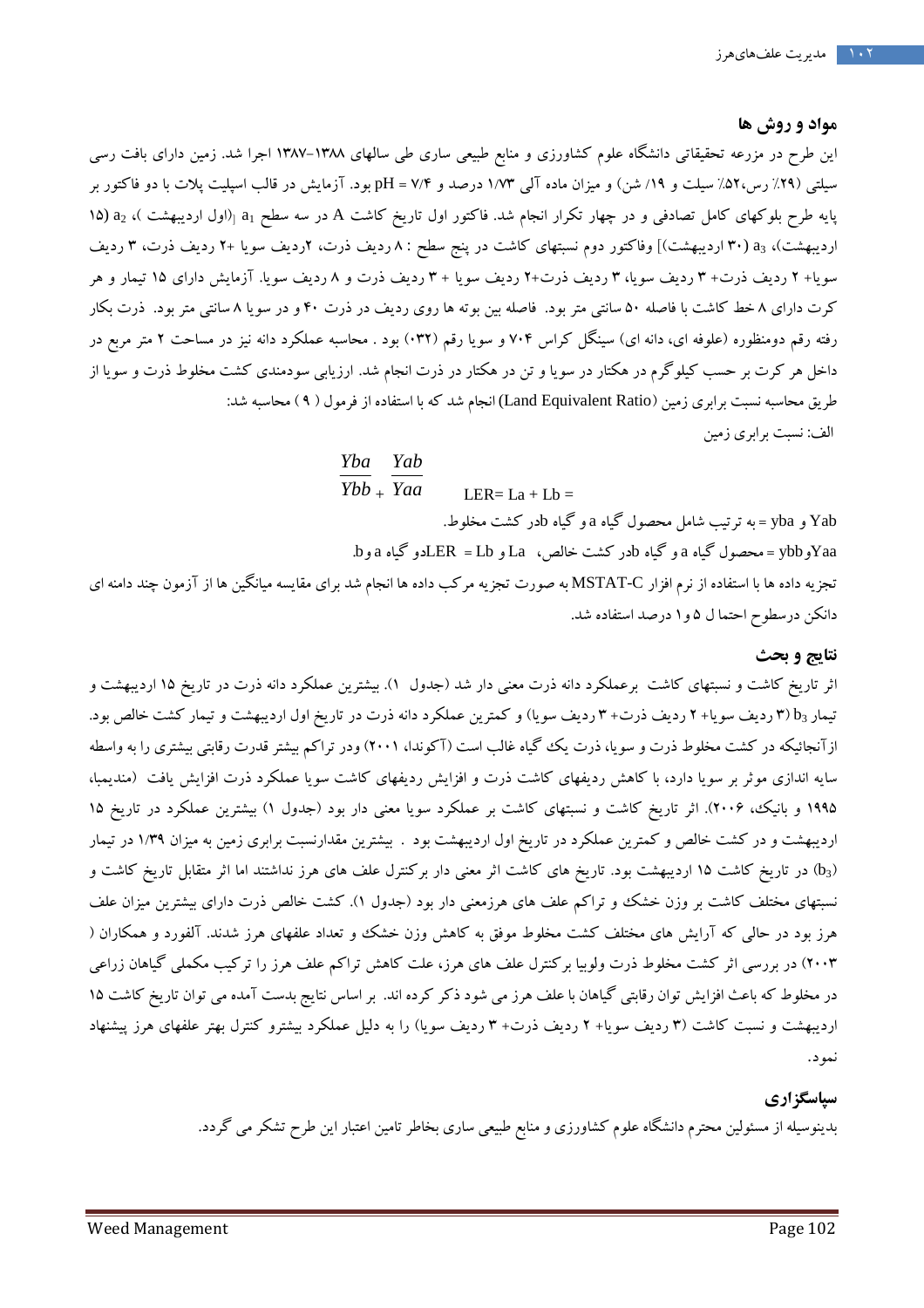|                                                                                                                                                                                                                                                                                             |                   |                           | ميانگين مربعا                                                                                                                              |       | ميانگين                            |                                                              |                                                       |                                                             |                                            |
|---------------------------------------------------------------------------------------------------------------------------------------------------------------------------------------------------------------------------------------------------------------------------------------------|-------------------|---------------------------|--------------------------------------------------------------------------------------------------------------------------------------------|-------|------------------------------------|--------------------------------------------------------------|-------------------------------------------------------|-------------------------------------------------------------|--------------------------------------------|
|                                                                                                                                                                                                                                                                                             |                   |                           | ت                                                                                                                                          |       | مربعا ت                            |                                                              |                                                       |                                                             |                                            |
| منابع تغيير                                                                                                                                                                                                                                                                                 | درجه              | عملكرد دانه               | عملكرد دانه                                                                                                                                | درجه  | تعداد                              | وزن خشك                                                      | تعدادعلف                                              | تعداد علف                                                   | تعداد ساير                                 |
|                                                                                                                                                                                                                                                                                             | آزادي             | ذرت                       | سو يا                                                                                                                                      | آزادي | علف                                | علفهای هرز                                                   | هرز گاو                                               | هرز تاج                                                     | علف های                                    |
|                                                                                                                                                                                                                                                                                             |                   |                           |                                                                                                                                            |       | های هرز                            |                                                              | ينبه                                                  | خروس                                                        | هرز                                        |
| تكرار                                                                                                                                                                                                                                                                                       | ٣                 | <sup>ns</sup> ar • ^rr\^^ | $\mathrm{^{ns}}$ \\F&\AY/99V                                                                                                               | ٣     | $\text{ns}_{\text{VFT/TFF}}$       | $\text{nsV09A9/TFT}$                                         | $^{\text{ns}}$ ۸۹/۶۴۳                                 | $\mathrm{^{ns}}y/\tau\tau\cdot$                             | $\mathbf{Y}/\cdot\mathbf{Y}$ <sup>ns</sup> |
| تاريخ كاشت                                                                                                                                                                                                                                                                                  | ۲                 | ٦* ٢٣٣٠ ٦٤٣ ١٠٥٣          | **VS.FFTT/971                                                                                                                              | ۲     | $\text{ns}_{\text{YY}/\text{OPT}}$ | $^{\rm ns}$ 15000 1600 1600                                  | $\mathsf{ns}_{\mathsf{r}^\bullet/\mathsf{r}^\bullet}$ | $\mathrm{^{ns}}$ ۵/۴۵۳                                      | $9/871^{ns}$                               |
| a خطای                                                                                                                                                                                                                                                                                      | ۶                 | $6$ VA9V $6$ /V۳۴         | 116049/TVA                                                                                                                                 | ۶     | $1.7$ $577$                        | 1944400/.W                                                   | $Y \cdot / Y^*\omega$                                 | $\mathbf{r}/\mathbf{r}$                                     | f/N                                        |
| b نسبت کاشت                                                                                                                                                                                                                                                                                 | ٣                 | **VGOFAF۳/647             | **۶۷۵۵۱۰۱۲/۶۵۱                                                                                                                             | ۴     | $**10F/T11$                        | ** V۳۶۳۴٢٣/٨٢١                                               | *99/09V                                               | $**7/11F$                                                   | $11/111**$                                 |
| تاريخ كاشت ×                                                                                                                                                                                                                                                                                | ۶                 | <sup>ns</sup> AVOFTY/9AV  | $\mathbf{H}^{\text{ns}}$ ۳۲۴۹۸۸/ $\cdots$ ۳                                                                                                | ٨     | $^{\rm ns}$ 10/167                 | $\text{ns}_{\text{F}}\cdot \text{APQ/A91}$                   | $\mathbb{R} \setminus \cdot / \cdot \mathbb{F}$       | $\mathsf{ns}_{\mathsf{Y}^\prime}\cdot \mathsf{a}\mathsf{f}$ | $Y/VP$ <sup>ns</sup>                       |
| نسبت كاشت                                                                                                                                                                                                                                                                                   |                   |                           |                                                                                                                                            |       |                                    |                                                              |                                                       |                                                             |                                            |
| b خطای                                                                                                                                                                                                                                                                                      | ۲γ                | T119.7711                 | 1V11. V/T17                                                                                                                                | ٣۶    | 1.7.90                             | $990\Lambda\cdot\cdot\prime$ ۳۴۲                             | 11/11                                                 | $Y/\Delta f$                                                | $\mathbf{r}/\cdot\mathbf{r}$               |
|                                                                                                                                                                                                                                                                                             |                   |                           |                                                                                                                                            |       |                                    |                                                              |                                                       | و ** به ترتیب معنی دار در سطح احتمال ۵٪ و ۱٪                |                                            |
|                                                                                                                                                                                                                                                                                             | ns : غیر معنی دار |                           |                                                                                                                                            |       |                                    |                                                              |                                                       |                                                             |                                            |
|                                                                                                                                                                                                                                                                                             |                   |                           |                                                                                                                                            |       |                                    |                                                              |                                                       |                                                             |                                            |
|                                                                                                                                                                                                                                                                                             |                   |                           |                                                                                                                                            |       |                                    |                                                              |                                                       |                                                             |                                            |
|                                                                                                                                                                                                                                                                                             |                   |                           |                                                                                                                                            |       |                                    |                                                              |                                                       |                                                             |                                            |
|                                                                                                                                                                                                                                                                                             |                   |                           |                                                                                                                                            |       |                                    |                                                              |                                                       |                                                             |                                            |
|                                                                                                                                                                                                                                                                                             |                   |                           |                                                                                                                                            |       |                                    |                                                              |                                                       |                                                             | منابع                                      |
|                                                                                                                                                                                                                                                                                             |                   |                           |                                                                                                                                            |       |                                    | مظاهری، د. ۱۳۷۳. کشت مخلوط. انتشارات دانشگاه تهران.۲۶۲ صفحه. |                                                       |                                                             |                                            |
| 2.                                                                                                                                                                                                                                                                                          |                   |                           | Akunda, E.M. 2001. Intercroping and population density effects on yield component, seed quality and photosynthesis of sorghum and soybean. |       |                                    |                                                              |                                                       |                                                             |                                            |
| Journal of Food Technology in Africa. 6:96-100.<br>Alford, C. M., J. M. Kral and D. S. Miller, 2003. Intercropping irrigated corn with annual legumes for forage in the high plains. Agron. J. 95:<br>3.                                                                                    |                   |                           |                                                                                                                                            |       |                                    |                                                              |                                                       |                                                             |                                            |
| 520-525.<br>Banik, P., Midya, A., Sarkar, B.K., and Ghose, S. S. 2006. Wheat and chickpea intercropping systemes in adetive series experiment: Advantages<br>4.                                                                                                                             |                   |                           |                                                                                                                                            |       |                                    |                                                              |                                                       |                                                             |                                            |
| and smothering. European. J. Agron. 24: 324-332.<br>Bonaparte, E.N.A., and Brown, R. I. 2004. Effects of plant density and planting date on leaf number and some developmental events in<br>5.                                                                                              |                   |                           |                                                                                                                                            |       |                                    |                                                              |                                                       |                                                             |                                            |
| corn.Can. J. plant Sci.56: 691-698.                                                                                                                                                                                                                                                         |                   |                           |                                                                                                                                            |       |                                    |                                                              |                                                       |                                                             |                                            |
| Clay, S.A., Kleinjan, J., Clay. D.E., Forcella, F., and Batchelor. W. 2005. Growth and fecundity of several weed species in corn and soybean.<br>6.<br>Agron. J.94 : 294-302.                                                                                                               |                   |                           |                                                                                                                                            |       |                                    |                                                              |                                                       |                                                             |                                            |
| Mandimba, G. R.1995. Contribution of nodulated legumes on the growth of maize under various cropping systems (Rchut), 1, (1/3): 213-222.<br>7.<br>8.<br>Palle, P., and Laver, J.G. 2004. Response of soybean yield component to management system and planting date. Agron. J.96:1372-1381. |                   |                           |                                                                                                                                            |       |                                    |                                                              |                                                       |                                                             |                                            |
| 9.<br>Willey, R.W.1985. Evaluation and presentation of intercropping advantages. Exp. Agric. 21:119-133.                                                                                                                                                                                    |                   |                           |                                                                                                                                            |       |                                    |                                                              |                                                       |                                                             |                                            |

جدول 1- تجزيه واريانس عملكرد دانه ذرت، عملكرد دانه سويا، تعداد و وزن خشك علفهاي هرز .

## منابع

- 2. Akunda, E.M. 2001. Intercroping and population density effects on yield component, seed quality and photosynthesis of sorghum and soybean. Journal of Food Technology in Africa. 6: 96 – 100.
- 3. Alford, C. M., J. M. Kral and D. S. Miller. 2003. Intercropping irrigated corn with annual legumes for forage in the high plains. Agron. J. 95: 520-525.
- 4. Banik, P., Midya, A., Sarkar, B.K., and Ghose, S. S. 2006. Wheat and chickpea intercropping systemes in adetive series experiment: Advantages and smothering. European. J. Agron. 24: 324-332.
- 5. Bonaparte, E.N.A., and Brown, R. I. 2004. Effects of plant density and planting date on leaf number and some developmental events in corn.Can. J. plant Sci.56: 691–698.
- 6. Clay, S.A., Kleinjan, J., Clay. D.E., Forcella, F., and Batchelor. W. 2005. Growth and fecundity of several weed species in corn and soybean. Agron. J.94 : 294- 302.
- 7. Mandimba, G. R.1995. Contribution of nodulated legumes on the growth of maize under various cropping systems (Rchut), 1, (1/3): 213- 222.
- 8. Palle, P., and Laver, J.G. 2004. Response of soybean yield component to management system and planting date. Agron. J.96:1372-1381.
- 9. Willey, R.W.1985. Evaluation and presentation of intercropping advantages. Exp. Agric. 21:119-133.